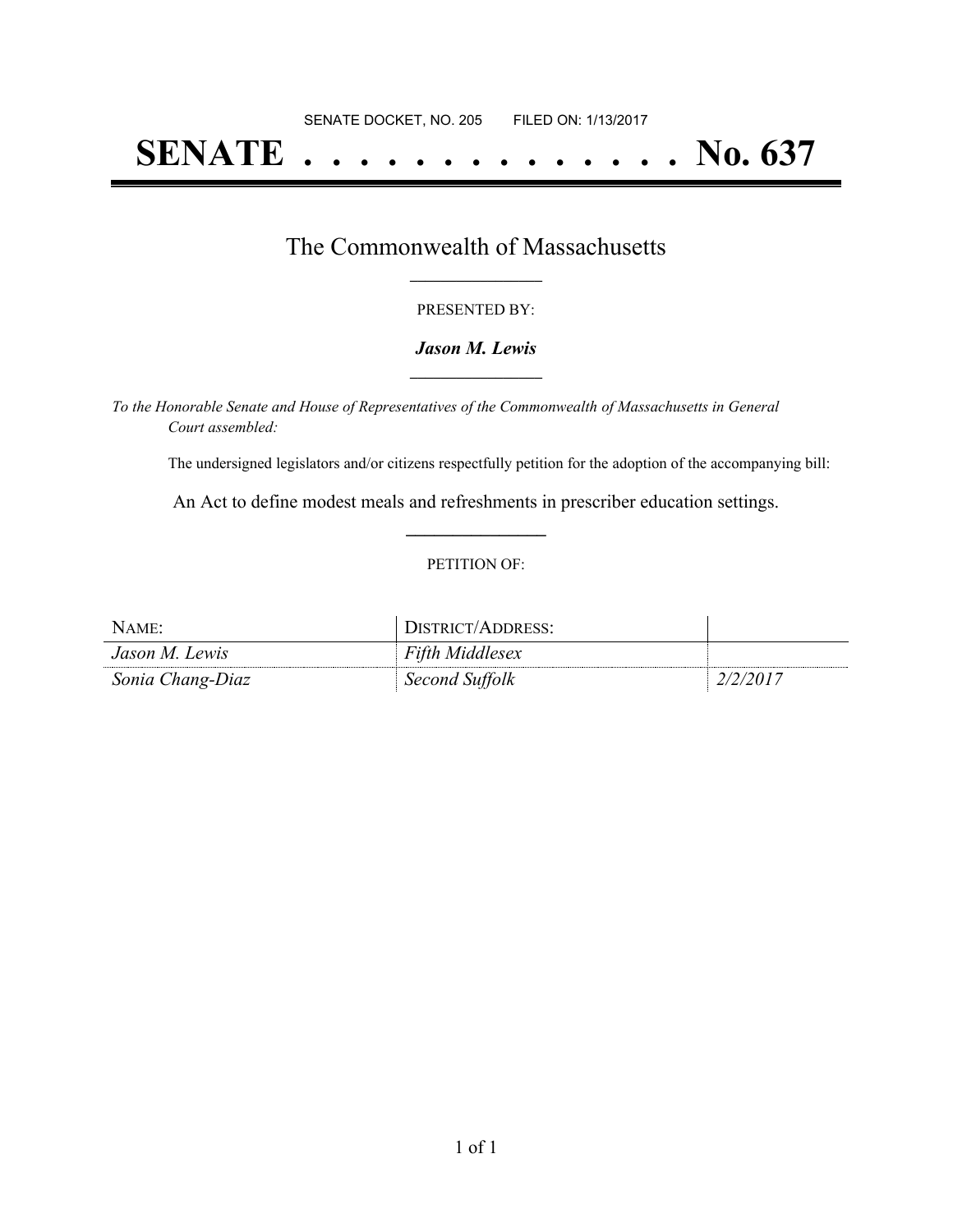#### SENATE DOCKET, NO. 205 FILED ON: 1/13/2017

## **SENATE . . . . . . . . . . . . . . No. 637**

By Mr. Lewis, a petition (accompanied by bill, Senate, No. 637) of Jason M. Lewis and Sonia Chang-Diaz for legislation to define modest meals and refreshments in prescriber education settings. Health Care Financing.

#### [SIMILAR MATTER FILED IN PREVIOUS SESSION SEE SENATE, NO. *605* OF 2015-2016.]

## The Commonwealth of Massachusetts

**In the One Hundred and Ninetieth General Court (2017-2018) \_\_\_\_\_\_\_\_\_\_\_\_\_\_\_**

**\_\_\_\_\_\_\_\_\_\_\_\_\_\_\_**

An Act to define modest meals and refreshments in prescriber education settings.

Be it enacted by the Senate and House of Representatives in General Court assembled, and by the authority *of the same, as follows:*

1 SECTION 1. Section 1 of chapter 111N of the General Laws, as appearing in the 2014

2 Official Edition, is hereby amended by inserting before the definition of "Person" the following

3 definition:-

 "Modest Meals and Refreshments," food and/or drinks provided by or paid for by a pharmaceutical or medical device manufacturing company or agent to a health care practitioner, the cost of which does not exceed the allowance defined by the United States General Services Administration for the Massachusetts per diem localities. The allowable amounts for modest meals and refreshments shall be updated on an annual basis in accordance with the United States General Services Administration meal allowance rates.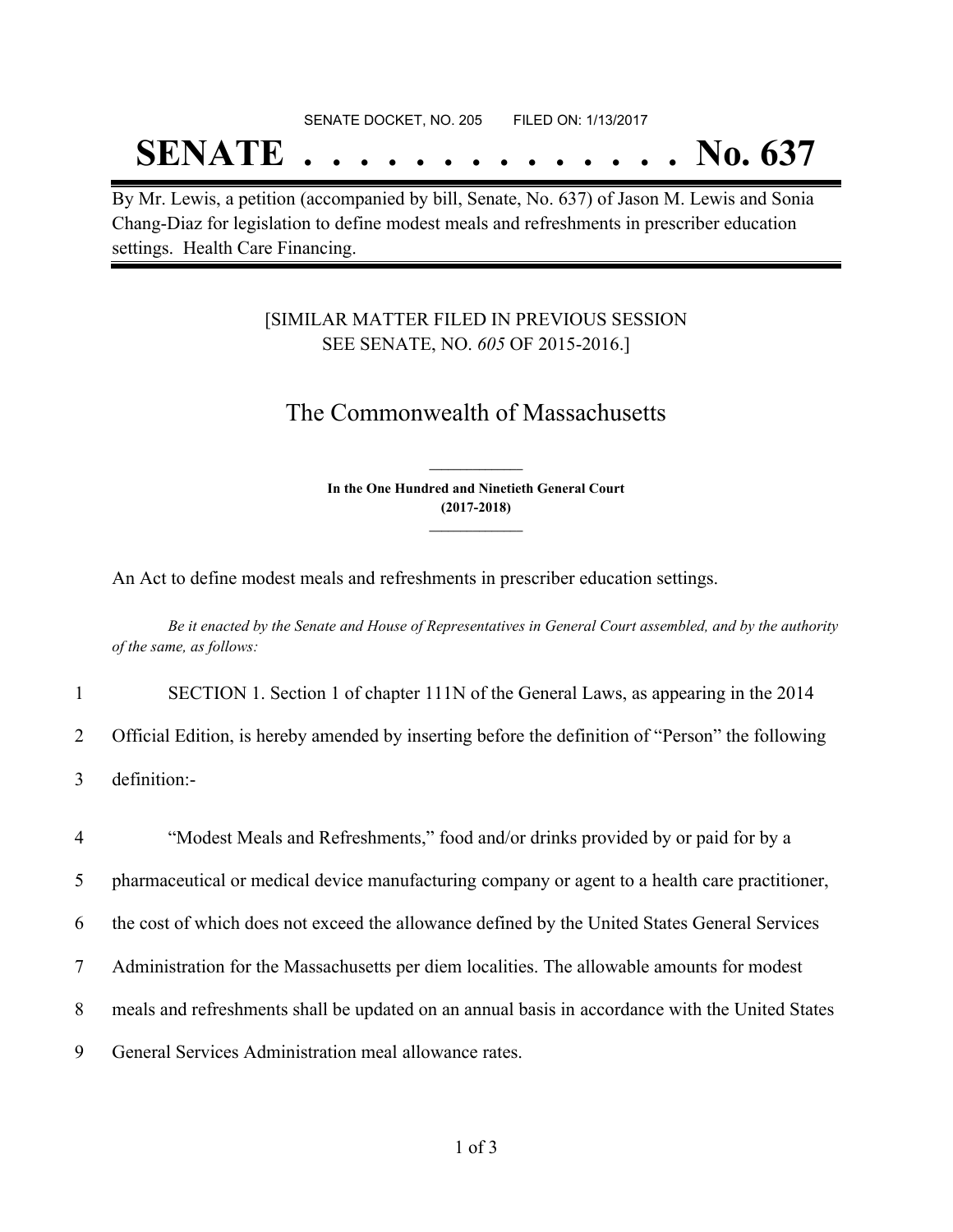| 10 | Section 2. Section 2 of chapter 111N of the General Laws, as appearing in the 2014                   |
|----|------------------------------------------------------------------------------------------------------|
| 11 | Official Edition, is hereby amended by striking out, in line 84, the words "; provided that the      |
| 12 | department shall define modest meals and refreshments through regulation".                           |
| 13 | Section 3. The sixth paragraph of section 2 of chapter 111N of the General Laws, as                  |
| 14 | appearing in the 2014 Official Edition, is hereby amended by inserting, in line 84, after the        |
| 15 | words "in section 2A.", the following sentences:-                                                    |
| 16 | For the purposes of this section, presentations that occur in a manner conducive to                  |
| 17 | informational communication shall prohibit the provision of and pharmaceutical or medical            |
| 18 | device manufacturing company payment for any form of alcoholic beverage. Meals and                   |
| 19 | refreshments shall be provided within the context of the informational presentation, and shall not   |
| 20 | occur prior to or following the educational presentation. Presentations shall not occur in locations |
| 21 | that are otherwise recreational in nature, including, but not limited to, resorts, sporting clubs,   |
| 22 | casinos or other vacation destinations.                                                              |
| 23 | Section 3. Section 2A of chapter 111N of the General Laws, as appearing in the 2014                  |
| 24 | Official Edition, is hereby amended by inserting, after clause (3), the following items:             |
| 25 | (4) total amount spent on meals for such presentation;                                               |
| 26 | (5) total amount spent on the venue for such presentation;                                           |
| 27 | (6) a description of the content of such presentation;                                               |
| 28 | (7) total number of prescriber attendees at such presentation;                                       |
| 29 | (8) names of attendees present at such presentation;                                                 |

## of 3